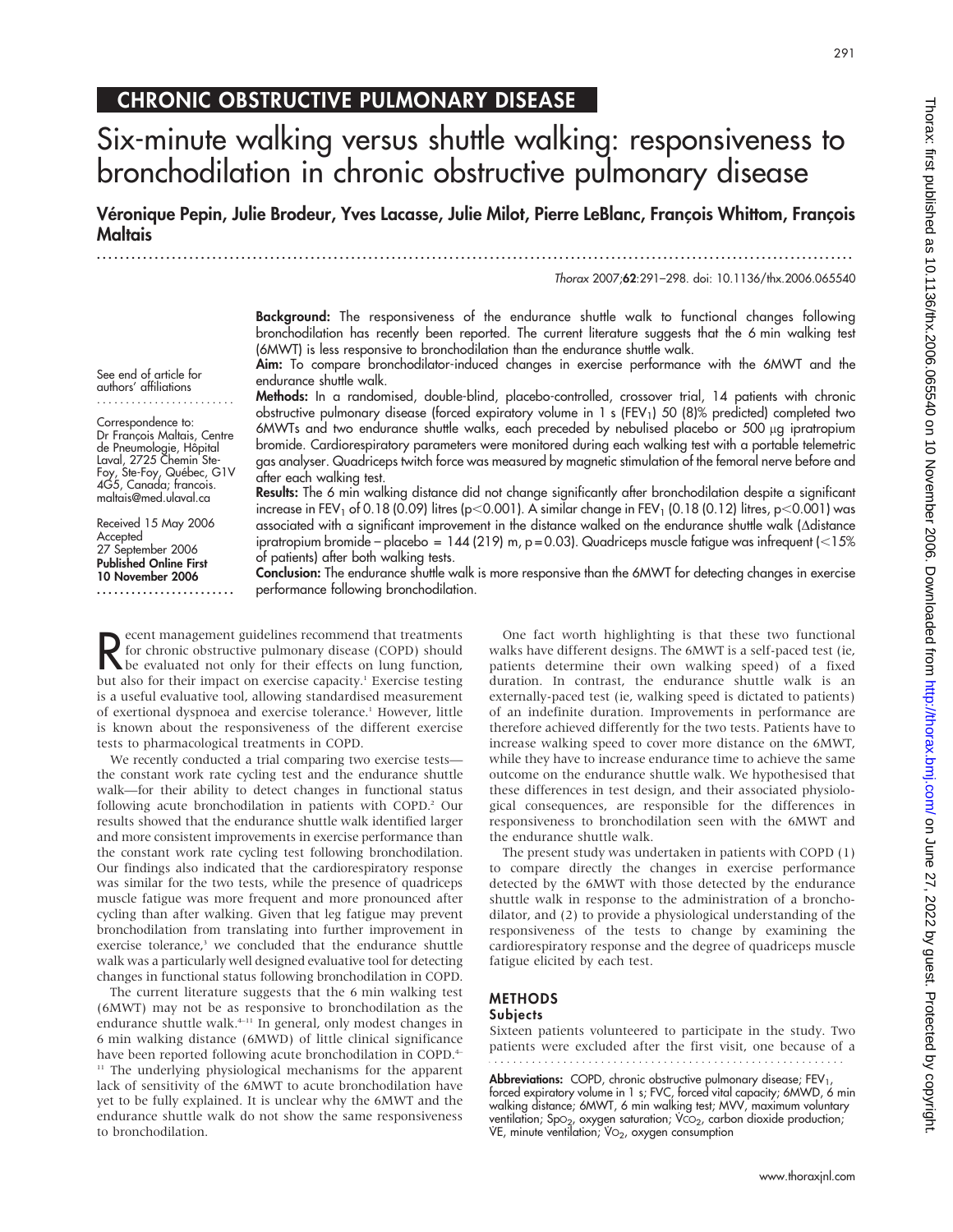respiratory exacerbation and the other because of an inability to comply with the exercise testing procedure. Thus, 14 patients completed the study protocol. Four of these patients had participated in a previous investigation comparing the constant work rate cycling test and the endurance shuttle walk.<sup>2</sup> This sample size was based on a previous investigation completed in our laboratory in which a statistically significant improvement in endurance shuttle walking distance was obtained in response to bronchodilation in a similar number of patients.<sup>2</sup>

Inclusion criteria were as follows: (1) moderate to severe COPD according to the GOLD guidelines (class II and  $III<sup>1</sup>$ ); (2) age  $>50$  years; (3) smoking history  $>10$  pack-years; (4) no COPD exacerbation within the preceding 4 weeks; (5) no history of asthma; (6) no need for supplemental oxygen during exercise; and (7) no other active condition that could influence exercise tolerance. Patients receiving tiotropium bromide were excluded from the study. The research protocol was approved by the institutional ethics committee and signed informed consent was obtained from each subject.

# Study design

The study required five visits to the research facility. The first visit included pulmonary function testing, incremental shuttle walking and familiarisation with the two walk tests (6MWT and endurance shuttle walk). The familiarisation consisted of completing two full tests for the 6MWT and several minutes at the target speed for the endurance shuttle walk. At the following four visits, subjects completed two 6MWTs and two endurance shuttle walks in a random order, at the rate of one test per visit. Each test was preceded by administration of nebulised placebo or 500 µg ipratropium bromide in a randomised and double-blind fashion. Subjects were asked to withdraw from short-acting  $\beta_2$  agonists (6 h), short-acting anticholinergics (6 h), long-acting  $\beta_2$  agonists (12 h) and theophyllines (24 h) before these visits. Study visits were separated by at least 48 h but no more than 1 week. Subjects were scheduled to attend at the same time of day throughout the study. More details about the experimental design are provided in fig E1 in the online data supplement available at http://thorax.bmj.com/supplemental.

# Pulmonary function testing

Spirometric data were obtained according to recommended techniques<sup>12</sup> and the results were compared with predicted normal values from the European Community for Coal and Steel/European Respiratory Society.13

#### Incremental shuttle walk

Peak walking capacity was first determined by incremental shuttle walking.<sup>14</sup> More details about this test can be found in the online data supplement available at http://thorax.bmj.com/ supplemental.

#### Endurance shuttle walk

The endurance shuttle walk was performed in an enclosed corridor on a flat course 10 m in length, as previously described by Revill and colleagues.15 After a 2 min warm-up, the walking speed was set at the speed corresponding to 80% of peak oxygen consumption  $(\dot{V}o_2)$ , as predicted from the incremental shuttle walk. Before each test, patients were instructed to walk for as long as possible at the speed dictated by the auditory signal. Patients were notified that no further encouragement would be provided to them during the test. This was done to avoid any potential confounding effect on their performance.<sup>16</sup>

# Six-minute walking test

The 6MWT was completed in an enclosed corridor on a flat course 30 m in length according to the procedures recommended by the American Thoracic Society (ATS).<sup>17</sup> More details about this test can be found in the online data supplement available at http://thorax.bmj.com/supplemental.

# Physiological measures

Cardiorespiratory parameters ( $\dot{V}$ O<sub>2</sub>, carbon dioxide production  $(\dot{V}CO<sub>2</sub>)$ , minute ventilation ( $\dot{V}E$ ), respiratory rate and heart rate) were monitored breath-by-breath with a portable telemetric system (K4b,<sup>2</sup> Cosmed, Rome, Italy). More details about this system are available in the online data supplement available at http://thorax.bmj.com/supplemental. Oxygen saturation  $(Spo<sub>2</sub>)$ was measured at rest, every 60 m during the tests, and at endexercise by pulse oximetry (OSM2 Hemoximeter; Radiometer, Copenhagen, Denmark).

Quadriceps twitch force was measured before and immediately after each test using magnetic stimulation of the femoral nerve as previously described by Saey and colleagues.<sup>3</sup> Contractile muscle fatigue was defined as a post-exercise reduction in quadriceps twitch force of more than 15% from the resting value.<sup>3</sup> Further details on this methodology are available in the online data supplement and in fig E2 available at http://thorax.bmj.com/supplemental.

# Subjective measures

Dyspnoea was evaluated at rest, every 60 m during the tests, and at end-exercise with the modified 10-point Borg scale.<sup>18</sup> Perception of leg fatigue was evaluated at rest and at endexercise with the same scale. Patients were asked to identify the main limiting factor that precluded them from walking faster (6MWT) or longer (endurance shuttle walk).

#### Statistical analyses

The results are reported as mean (SD). The distance walked on the endurance shuttle walk excluded the 2 min warm-up period. The extent to which the two walking tests (6MWT and endurance shuttle walk) were able to detect changes in exercise performance (walking distance) between the two conditions (placebo and ipratropium bromide) was evaluated with repeated-measures ANOVA, where both treatment and carryover effects were examined. In addition, a standardised response mean (mean change in distance walked from placebo to ipratropium bromide/standard deviation of change) was computed for each walking test. The degree of association between baseline FEV<sub>1</sub>, bronchodilator-induced change in FEV<sub>1</sub>, mean walking distance (placebo and ipratropium bromide) and bronchodilator-induced changes in walking distance was examined with Pearson correlations.

|                                              | Mean (SD)  | Range         |
|----------------------------------------------|------------|---------------|
| Age (years)                                  | 64 (6)     | $51 - 73$     |
| Height (m)                                   | 1.65(0.10) | $1.47 - 1.81$ |
| Weight (kg)                                  | 73 (20)    | $46 - 106$    |
| BMI $(kq/m^2)$                               | 27(5)      | $18 - 34$     |
| $FEV1$ (litres)                              | 1.31(0.39) | $0.78 - 2.00$ |
| $FEV1$ (% predicted)                         | 50 (7)     | $39 - 64$     |
| <b>FVC</b> (litres)                          | 2.83(0.61) | $1.66 - 3.82$ |
| $FEV1/FVC$ (%)                               | 46 (7)     | $34 - 55$     |
| ISW distance (m)                             | 514 (135)  | 340-790       |
| $\overline{v}_2$ peak ( $\overline{l}/$ min) | 1.81(0.65) | $0.89 - 3.48$ |
| vo <sub>2</sub> peak (ml/kg/min)             | 25(6)      | $16 - 33$     |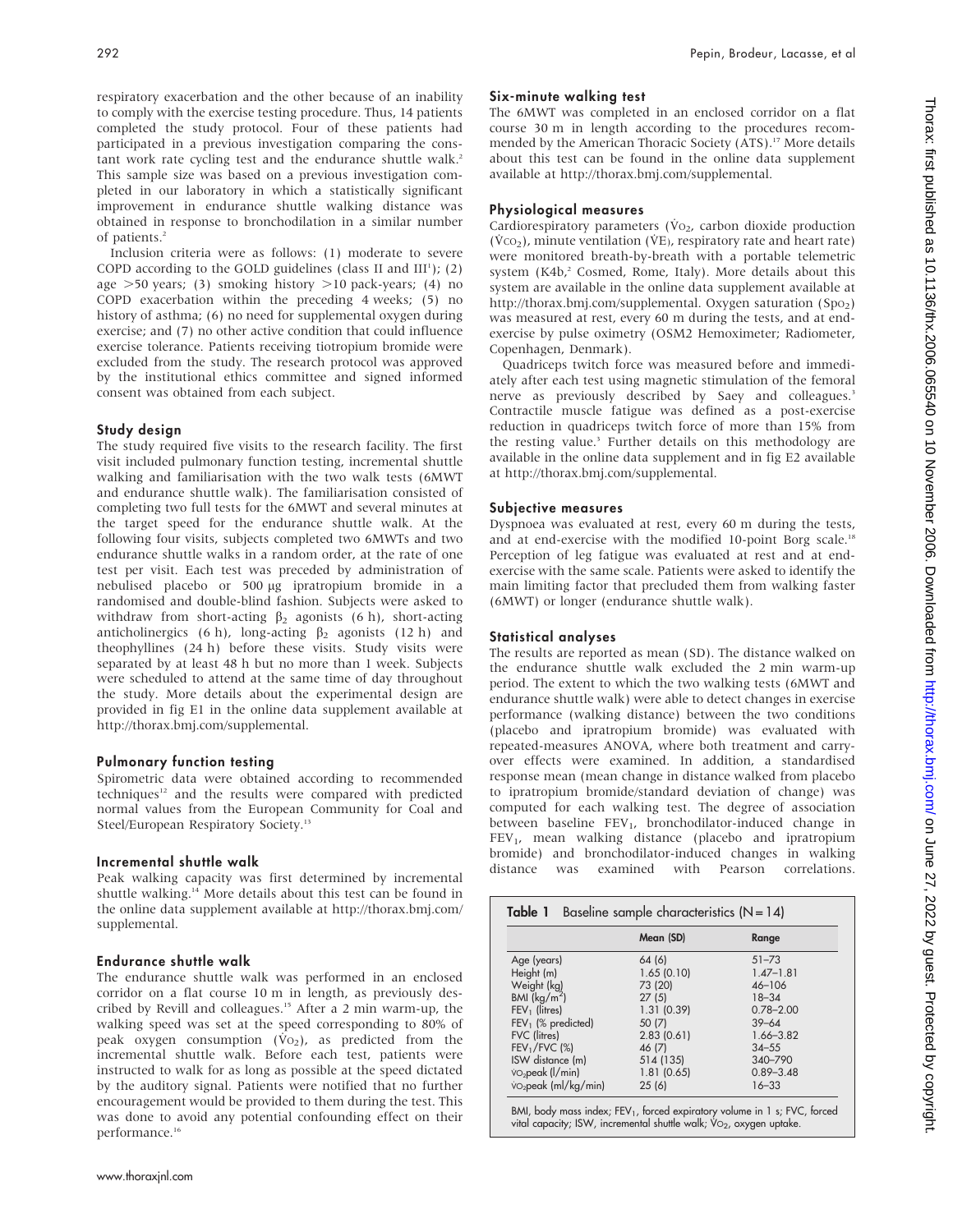Cardiorespiratory kinetics were compared between both walking tests and both testing conditions using a crossover ANOVA with repeated measurements within treatment periods.<sup>19</sup> When a statistically significant interaction with time was obtained (eg, test\*time), post-hoc tests were performed using Fisher's protected least significant difference (LSD) with Bonferroni corrections to identify the time points at which the differences occurred. Peak cardiorespiratory values were compared across the four testing conditions with repeated-measures ANOVA. The difference between resting and post-exercise quadriceps twitch force was evaluated for each walking test with paired t tests. The degree of quadriceps muscle fatigue was compared between both walking tests and both testing conditions with repeated-measures ANOVA. The locus of symptom limitation was compared between the two walking tests using a Wilcoxon signed rank test. The level of statistical significance was set at  $p<0.05$ .

# RESULTS

#### **Subjects**

The baseline characteristics of the study group are presented in table 1. Patients had stage II to stage III COPD, according to GOLD classification, and variable exercise capacities, as indicated by the wide range of performances on the incremental shuttle walk.

#### Pulmonary function

 $FEV<sub>1</sub>$  values obtained before and after nebulisation before the two 6MWT and the two endurance shuttle walks are shown in fig 1. Pre-nebulisation values were similar across the four testing conditions.  $FEV<sub>1</sub>$  remained unchanged after both placebo nebulisations, while a similar and significant increase was observed with ipratropium bromide before the two tests (0.18 (0.09) litres for the 6MWT and 0.18 (0.12) litres for the endurance shuttle walk).

#### Walking distance

Individual data and group mean for the distance walked in the four walking tests are shown in fig 2. Baseline walking distance and test duration (ie, with placebo) were significantly greater for the 6MWT than for the endurance shuttle walk (walking distance 553 (68) vs 420 (183) m, p $<$ 0.05, for the 6MWT; walking time 360 (0) vs 253 (112) s,  $p<0.01$ , for the endurance



Figure 1 Pre-nebulisation (open bars) and post-nebulisation (shaded bars) values for forced expiratory volume in 1 s (FEV<sub>1</sub>) with placebo and ipratropium bromide for the 6 min walking test (6MWT) and the endurance shuttle walk. Values are expressed as mean (SD).  $\text{*p}$  < 0.001.

shuttle walk). Estimated walking speed was similar between the two walking tests. Patients achieved 88 (8)% of their predicted 6MWD.<sup>20</sup> On average, the distance walked on the endurance shuttle walk increased significantly with bronchodilation ( $\Delta$ distance walked ipratropium bromide - placebo = 144 (219) m (95% CI 30 to 259)). In contrast, 6MWD did not increase significantly with ipratropium bromide ( $\Delta$ distance walked ipratropium bromide - placebo = 7 (17) m (95% CI  $-1$  to 16)). There was no carryover effect for either walking test. The individual data indicate that 9 of the 14 patients (64%) improved their performance on the endurance shuttle walk with bronchodilation, whereas performances on the 6MWT remained remarkably constant between the two conditions. The standardised response mean (magnitude of change/standard deviation of change) was larger for the endurance shuttle walk than for the 6MWT (0.66 and 0.42, respectively).

The mean walking distances (placebo and ipratropium bromide) and the changes in walking distance with bronchodilation did not correlate significantly; this was true both for the 6MWT ( $r = 0.14$ ,  $p = 0.63$ ) and the endurance shuttle walk  $(r = 0.41, p = 0.15)$ . Finally, improvement in 6MWD and shuttle walking distance after bronchodilation did not correlate with changes in  $FEV<sub>1</sub>$ .

### Physiological response

Figure 3 shows the time course and end-exercise values for  $\dot{V}_{O_2}$ , V˙E, V˙E/maximal voluntary ventilation (MVV), respiratory rate, dyspnoea and heart rate during the 6MWT and the endurance shuttle walk with placebo. The initial rise was significantly faster for the endurance shuttle walk than for the 6MWT. During the endurance shuttle walk, VE, respiratory rate and heart rate quickly approached values achieved on the maximal incremental shuttle walk, while these parameters remained at submaximal levels throughout the 6MWT.

The cardiorespiratory response to 6 min walking with placebo and ipratropium bromide is shown in fig 4.  $V_0$ <sub>2</sub> showed a steady-state profile after the third minute of both 6MWTs, as previously reported.<sup>21-22</sup> Cardiorespiratory kinetics were remarkably similar for the two tests, suggesting that both 6MWTs were performed at a similar pace. This physiological observation was supported by the data related to the estimated walking speed, which indicated that patients replicated the same walking pattern during the two 6MWTs. The cardiorespiratory response to endurance shuttle walking was also similar between the placebo and ipratropium bromide conditions, but patients were able to sustain the workload for a longer duration with ipratropium bromide (fig 5). Interestingly, end-exercise dyspnoea was similar between the two endurance shuttle walks despite the fact that a higher VE was reached with ipratropium bromide than with placebo. Finally, neither test elicited a significant fall in quadriceps twitch force. Quadriceps muscle fatigue occurred in less than 15% of patients after both walking tests.

#### Subjective response

The perception of dyspnoea was significantly higher for the endurance shuttle walk than for the 6MWT from the fourth measurement (180 m) up until the end of the tests. The locus of symptom limitation was similar between the two walking tests. Dyspnoea was cited as the main limiting factor by 9 patients with the 6MWT and 11 patients with the endurance shuttle walk; 11 of the 14 patients found the endurance shuttle walk to be more difficult than the 6MWT.

#### **DISCUSSION**

The aim of this study was to compare two field walking tests, the 6MWT and the endurance shuttle walk, with respect to

www.thoraxjnl.com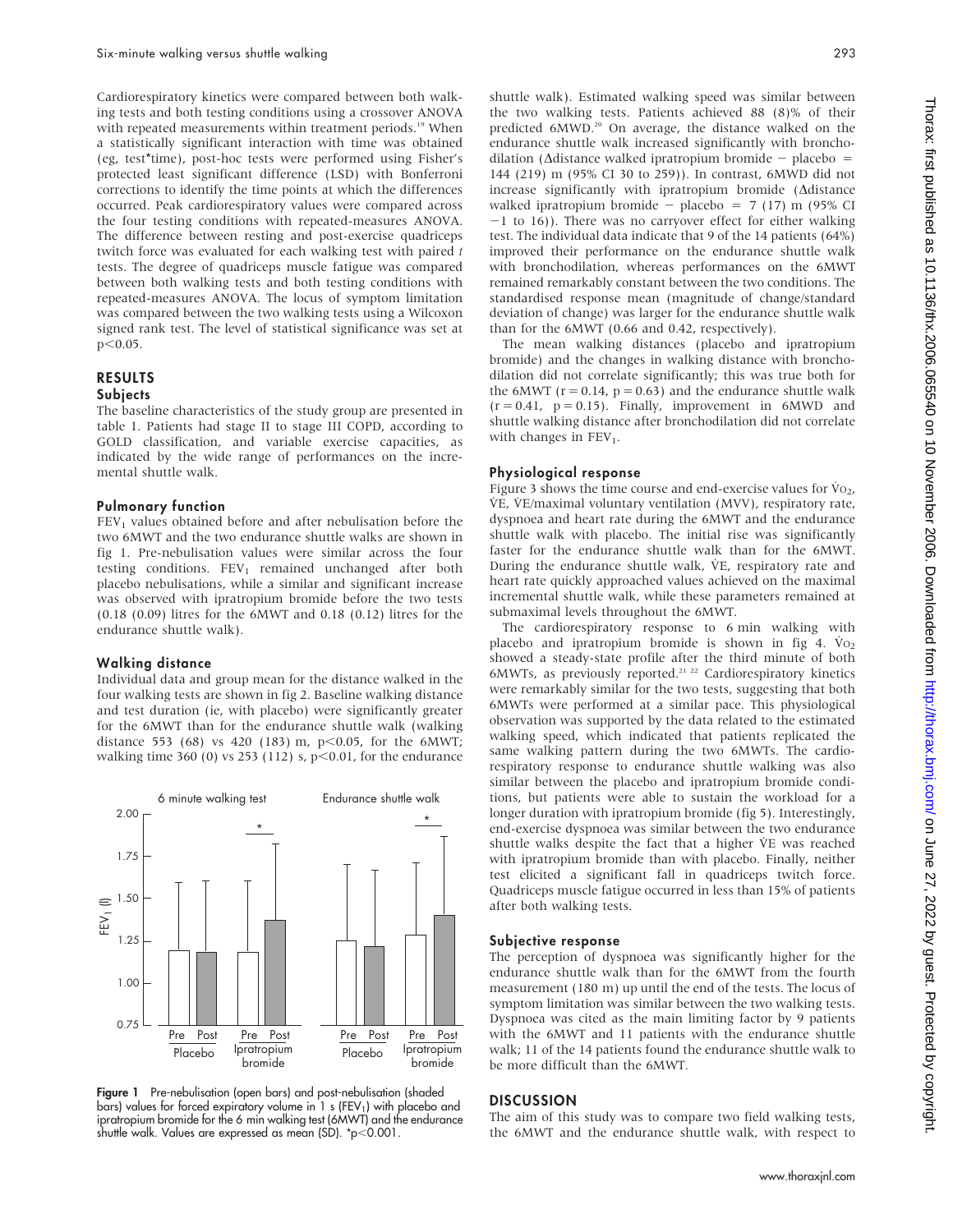

Figure 2 Individual data for changes in distance walked with placebo and with ipratropium bromide for the 6 min walking test and the endurance shuttle walk. The group mean for each experimental condition is represented by the horizontal bar. \*p = 0.028.

their ability to detect functional changes after bronchodilation in patients with COPD. Our results show that the endurance shuttle walk is more responsive to the acute effects of bronchodilation than the 6MWT in this patient population. Given the wide use of field walking tests as evaluative tools, this finding has important implications for future clinical trials assessing the functional impact of bronchodilation in patients with COPD.

In the present study, 6MWD did not improve significantly with ipratropium bromide. Previous investigations of the effect of anticholinergic agents on 6MWD have yielded inconsistent results.4 5 23–26 In one large multicentre clinical trial, no significant change in 6MWD was observed after 12 weeks of treatment with ipratropium bromide.<sup>5</sup> In contrast, other smaller investigations obtained statistically significant improvements in 6MWD in response to single doses of oxitropium bromide,<sup>4 24 25</sup> ipratropium bromide<sup>23</sup> and a combination of salbutamol and ipratropium bromide.<sup>26</sup> In these studies, improvements in 6MWD have ranged from 6 m to 39 m after bronchodilation with anticholinergic agents, which is consistent in magnitude with the change obtained in the present study (7 (17) m). Considering that the minimal clinically important difference in 6MWD is 54 m (95% CI 37 to 71),<sup>27</sup> the



Figure 3 Cardiorespiratory response during the 6 min walking test (6MWT, circles) and the endurance shuttle walk (squares) with placebo. Time course (open symbols) and end-exercise (closed symbols) values are shown for (A) oxygen consumption  $(\vee \circ_2)$ ,  $(B)$  minute ventilation (VE), (C) VE/maximal voluntary ventilation (MVV), (D) respiratory rate (RR), (E) dyspnoea, and (F) heart rate (HR). The dashed line represents the peak value achieved on the incremental shuttle walk. Values are mean (SE). \*p<0.05; †p<0.01; `p,0.001.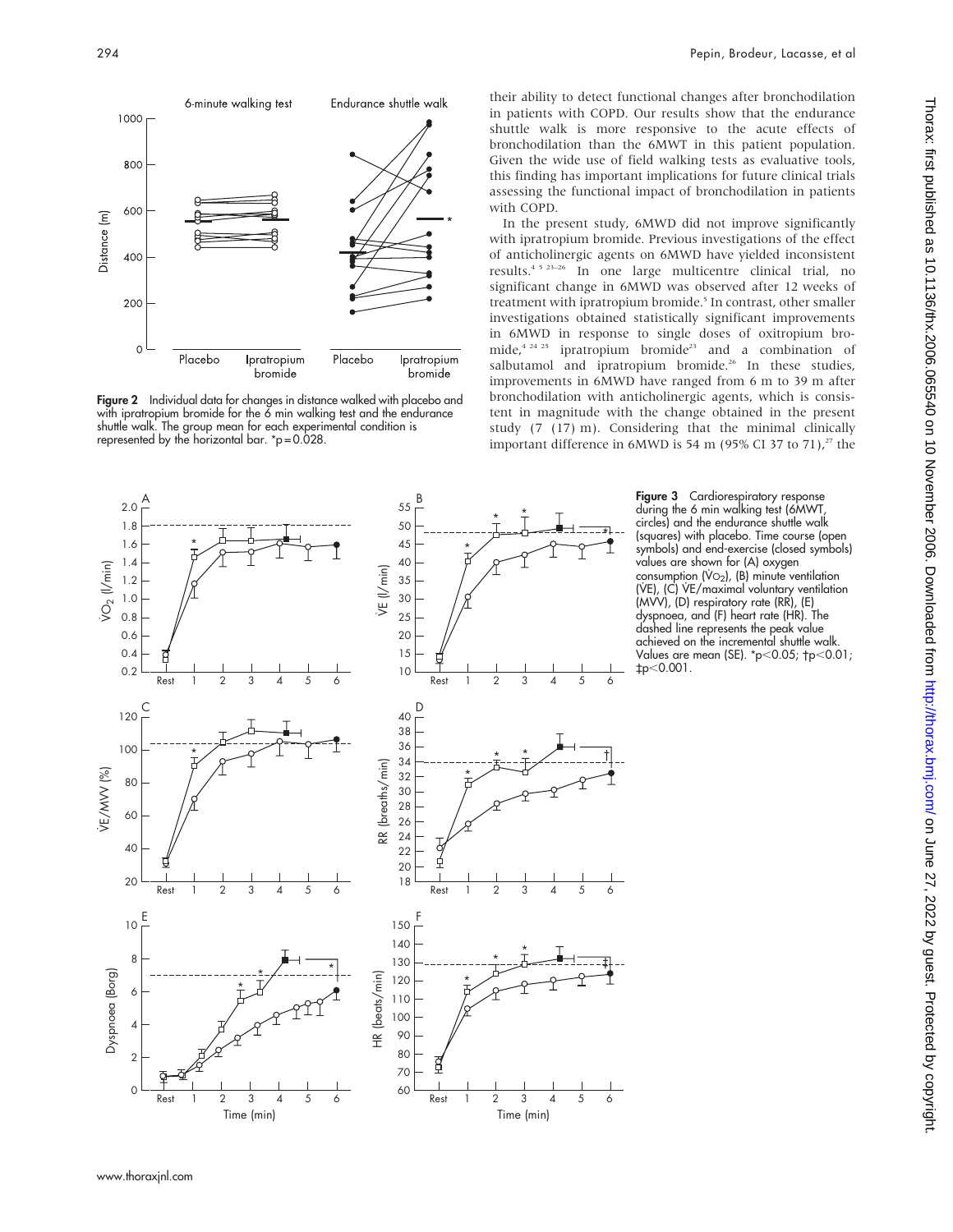

Figure 4 Cardiorespiratory response during the 6 min walking test (6MWT) under placebo (circles) and ipratropium bromide (triangles). Time course (open symbols) and end-exercise (closed symbols) values are shown for (A) oxygen consumption (V $O<sub>2</sub>$ ), (B) minute ventilation (VE), (C) VE/maximal voluntary ventilation (MVV), (D) respiratory rate (RR), (E) dyspnoea, and (F) heart rate (HR). The dashed line represents the peak value achieved on the incremental shuttle walk. Values are mean (SE).

clinical significance of the improvement in 6MWD with acute bronchodilation is questionable.

Previous studies reporting significant improvements in 6MWD in response to bronchodilation have been conducted in patients with baseline 6MWD ranging from 237 to 490 m.<sup>4 23–</sup> <sup>26</sup> This may suggest that the lack of responsiveness observed with the 6MWT in the present study could be related to the presence of a ceiling effect because of a relatively high baseline 6MWD (553 (68) m). This possibility was considered, but was not supported by our data. First, although 6MWD was relatively well preserved in our patients, it represented 88% of normal predicted values, indicating that there was room for further improvement. In addition, there was no correlation between mean 6MWD and improvement in 6MWD with bronchodilation, indicating that there was no systematic bias in the magnitude of bronchodilator-induced improvement in 6MWD according to mean performance. Thus, patients with high performances on the 6MWT did not show lesser gains in 6MWD than patients with lower performances.

Little is known about the sensitivity of the endurance shuttle walk to bronchodilation. To our knowledge, the present study is only the second one to report its responsiveness to bronchodilation. In a previous investigation<sup>2</sup> we showed that the distance walked on the endurance shuttle walk improved significantly with ipratropium bromide, that the test was able to detect an improvement in exercise performance in 82% of patients, and that its standardised response mean (signal to noise ratio) was greater than that of the constant work rate cycling test. Similarly, in the present study, the distance walked on the endurance shuttle walk increased significantly in response to ipratropium bromide. The test captured an improvement in exercise performance in 64% of the patients and its standardised response mean was greater than that of the 6MWT. The standardised response mean of the endurance shuttle walk was somewhat lower in the present study than in our previous investigation (0.66 vs 0.94). The reasons underlying this observation remain unclear. Subjects had slightly less severe airflow obstruction and higher baseline functional capacity in our previous investigation, supporting the notion that the lower responsiveness to bronchodilation in the present study was not due to the relatively well preserved lung function and functional status. Nevertheless, when the data from both studies are combined, the resulting standardised response mean for the endurance shuttle walk is 0.82, which is considered large.<sup>28</sup>

Two physiological mechanisms were explored to explain differences in sensitivity to bronchodilation between the 6MWT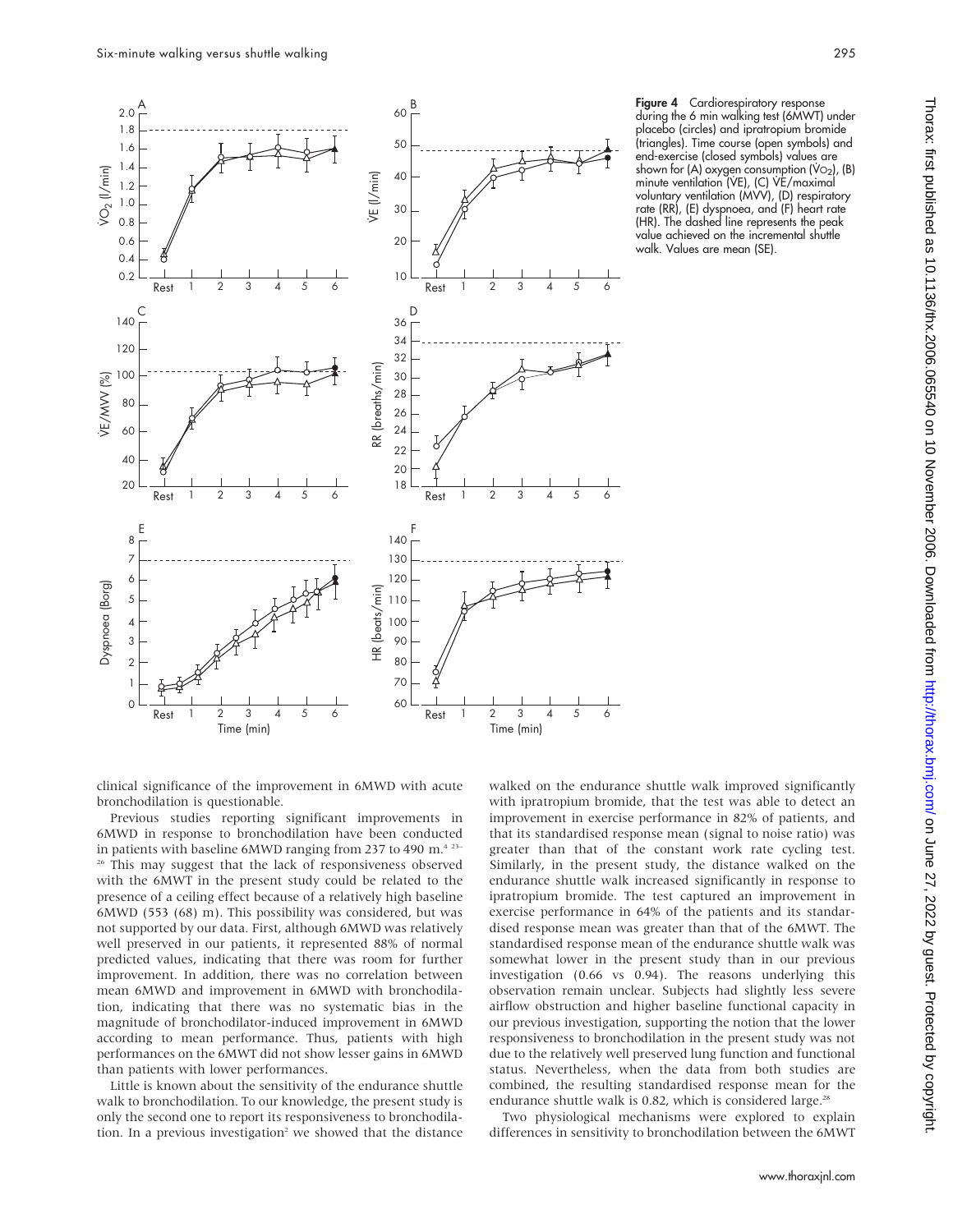

Figure 5 Cardiorespiratory response during the endurance shuttle walk under placebo (squares) and ipratropium bromide (triangles). Time course (open symbols) and end-exercise (closed symbols) values are shown for (A) oxygen consumption (V $O<sub>2</sub>$ ), (B) minute ventilation (VE), (C) VE/maximal voluntary ventilation (MVV), (D) respiratory rate (RR), (E) dyspnoea, and (F) heart rate (HR). The dashed line represents the peak value achieved on the incremental shuttle walk. Values are mean (SE).

and the endurance shuttle walk—the cardiorespiratory response and the degree of quadriceps muscle fatigue elicited by each test. Previous investigations have shown that the occurrence of contractile fatigue of the quadriceps is much less common after walking tests than after cycling tests.<sup>2 29</sup> In the present study, average quadriceps twitch force was maintained after both walking tests and quadriceps muscle fatigue (postexercise fall in twitch force  $\geq 15\%$ ) was observed in <15% of patients. These findings support the concept that the relative contribution of quadriceps muscle fatigue to walking capacity is small.

Several important observations were made regarding the cardiorespiratory response to both walking tests. First, the initial response was faster during the endurance shuttle walk than during the 6MWT. Minute ventilation, respiratory rate, and heart rate quickly approached maximal values during endurance shuttle walking, while the same three parameters remained at submaximal levels throughout the 6MWT. This probably explains, at least in part, the shorter duration (and walking distance) of the endurance shuttle walk with placebo. Second, cardiorespiratory kinetics and walking speeds were very similar for both 6MWTs, suggesting that patients tend to reproduce the same walking pattern during 6 min walking,

www.thoraxjnl.com

whether on placebo or ipratropium bromide. In a previous investigation, Casas and colleagues<sup>22</sup> reported that the mean walking speed achieved during a 6MWT was highly predictive of critical walking speed, a surrogate of critical power, in patients with COPD. They reported a high concordance between the critical walking speed and the walking speed during the 6MWT, which suggests that patients naturally set their walking speed at the maximal sustainable level. Critical walking speed cannot be estimated from our set of data. However, the mean walking speed during the 6MWT in our patients, which ranged from 1.25 to 1.90 m/s, was very similar to that achieved by the patients studied by Casas and colleagues, suggesting that our patients were actually walking at their maximum sustainable walking speed. If we accept the idea that critical walking speed is a surrogate of critical power, the results of our study imply that critical power does not change with bronchodilation. Third, the cardiorespiratory response to endurance shuttle walking was also similar between the two testing conditions but, unlike for the 6MWT, this was expected since the workload was imposed and was identical for both conditions. A potential explanation for the improvement in endurance shuttle walking distance with bronchodilation is that, despite a higher peak  $\dot{V}_{O_2}$ during the ipratropium shuttle walk than the placebo walk,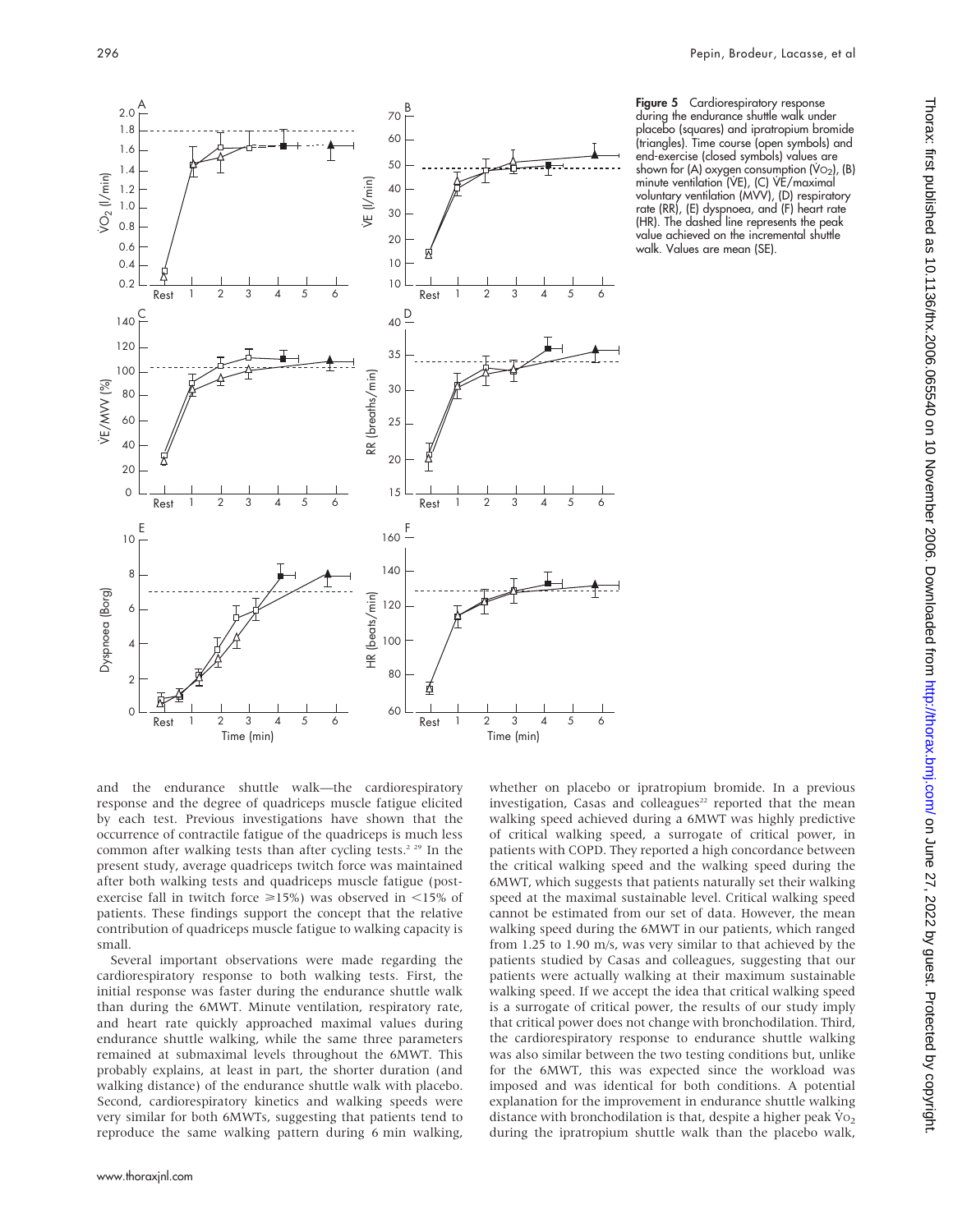dyspnoea at the end of the walk was similar between the two conditions. A reduction in dyspnoea for a given  $Vo<sub>2</sub>$  could be explained by reduced work of breathing or less dynamic hyperinflation with ipratropium bromide.<sup>30</sup> This physiological investigation was, however, beyond the scope of the present study. Irrespective of the mechanisms, patients were able to tolerate the same load for a longer time, which translated into improvements in the endurance shuttle walking distance.

Subjective information obtained from patients supported our physiological observations. Most of the patients cited dyspnoea as the main limiting factor for both walking tests (as opposed to leg fatigue or to a combination of dyspnoea and leg fatigue), which supports the notion that leg fatigue is not a prevalent finding after walking tests, whether evaluated objectively or subjectively. Patients rated their dyspnoea higher for the endurance shuttle walk than for the 6MWT, and perceived the endurance shuttle walk to be more demanding than the 6MWT.

Together, our findings pertaining to test duration, cardiorespiratory response and perceived degree of difficulty suggest that the endurance shuttle walk is more physiologically demanding than the 6MWT. Surprisingly, the mean walking speed was similar for both tests. However, the endurance shuttle walk was performed on a 10 m course while the 6MWT was performed on a 30 m course. This was done to comply with the guidelines for each test.<sup>15 17</sup> The endurance shuttle walk therefore required that patients change direction much more frequently than the 6MWT. Although a recent multicentre study showed no effect of course length on 6MWD for straight courses ranging from 15 to 50  $m<sup>31</sup>$  our physiological and subjective data suggest that the numerous accelerations and decelerations required during the endurance shuttle walk made it more difficult for patients to maintain the same mean walking speed than during the 6MWT.

Although patients perceived the endurance shuttle walk to be demanding, they were able to increase their endurance time with ipratropium bromide and therefore covered more distance. In contrast, patients replicated the same walking pattern for the 6MWT, regardless of the testing condition, and consequently did not increase 6MWD in response to bronchodilation. These findings suggest that it is easier for patients to increase endurance time than it is to increase walking speed, thereby suggesting that the different designs of the tests had an impact on their respective response to bronchodilation. The situation appears to be different in pulmonary rehabilitation, since the 6MWT has been shown to be somewhat responsive in that setting.<sup>32</sup> One potential explanation is that patients may learn how to walk faster during pulmonary rehabilitation, an effect unlikely to be achieved by acute bronchodilation alone. Nonetheless, improvements in 6MWD after pulmonary rehabilitation have not consistently reached the minimal clinical important difference.<sup>32</sup> In addition, recent evidence suggests that the endurance shuttle walk is more responsive to the effects of pulmonary rehabilitation than the 6MWT.<sup>33</sup> The endurance shuttle walk has also recently been shown to discriminate between treatments in short-term studies using altered gas mixtures.34 Together, these findings provide growing support for the use of the endurance shuttle walk as an evaluative tool to monitor response to treatment in COPD.

In conclusion, the results of this study indicate that the endurance shuttle walk is more responsive to the acute effects of bronchodilation than the 6MWT. Clinical, physiological and subjective findings suggest that differences in test designs may explain, at least in part, these differences in the responsiveness to bronchodilation. This may be especially true when evaluating patients with COPD with a wide range of disease severity and with a relatively well-preserved functional status. Overall, these findings have important implications for future clinical trials

evaluating the functional impact of bronchodilation in patients with COPD.

# ACKNOWLEDGEMENTS

The authors acknowledge the help of Marthe Bélanger, Marie-Josée Breton, Brigitte Jean and Josée Picard in performing this study. They also thank Gaétan Daigle for his statistical assistance and Dr Mike D L Morgan for kindly providing the shuttle walking protocols.



Additional data available online at http:// thorax.bmj.com/supplemental

#### Authors' affiliations

.......................

Véronique Pepin, Julie Brodeur, Yves Lacasse, Julie Milot, Pierre LeBlanc, François Whittom, François Maltais, Centre de recherche, Hôpital Laval, Institut Universitaire de Cardiologie et de Pneumologie de l'Université Laval, Québec, Canada

V Pepin is supported by la Fondation de l'Hôpital du Sacré-Cœur de Montréal. F Maltais is a research scholar of the Fonds de la Recherche en Santé du Québec.

Conflict of interest: None declared

#### **REFERENCES**

- 1 Global Initiative for Chronic Obstructive Lung Disease. Global strategy for the diagnosis, management, and prevention of chronic obstructive pulmonary disease, 2005.http://www.goldcopd.com.
- 2 Pepin V, Saey D, Whittom F, et al. Walking versus cycling: sensitivity to bronchodilation in chronic obstructive pulmonary disease. Am J Respir Crit Care Med 2005;172:1517–22.
- 3 Saey D, Debigaré R, LeBlanc P, et al. Contractile leg fatigue after cycle exercise: a factor limiting exercise in patients with COPD. Am J Respir Crit Care Med 2003;168:425–30.
- 4 Oga T, Nishimura K, Tsukino M, et al. The effects of oxitropium bromide on exercise performance in patients with stable chronic obstructive pulmonary disease. A comparison of three different exercise tests. Am J Respir Crit Care Med 2000;161:1897–901.
- 5 Mahler DA, Donohue JF, Barbee RA, et al. Efficacy of salmeterol xinafoate in the treatment of COPD. Chest 1999;115:957–65.
- 6 Grove A, Lipworth BJ, Reid P, et al. Effects of regular salmeterol on lung function and exercise capacity in patients with chronic obstructive airways disease. Thorax 1996;51:689-93.
- 7 Boyd G, Morice AH, Pounsford JC, et al. An evaluation of salmeterol in the treatment of chronic obstructive pulmonary disease (COPD). Eur Respir J 1997;10:815–21.
- 8 Hansen NC, May O. Domiciliary nebulized terbutaline in severe chronic airways obstruction. Eur Respir J 1990;3:463–4.
- 9 Mohammed AF, Anderson K, Matusiewicz SP, et al. Effect of controlled-release salbutamol in predominantly non-reversible chronic airflow obstruction. Respir Med 1991:85:495-500.
- 10 **Evald T**, Keittelmann S, Sindrup JH, *et al.* The effect of inhaled terbutaline on<br>FEV<sub>1</sub>, FVC, dyspnoea and walking distance in patients with chronic obstructive<br>lung disease. Respir Med 1992;**86**:93–6.
- 11 Jaeschke R, Guyatt GH, Willan A, et al. Effect of increasing doses of beta agonists on spirometric parameters, exercise capacity, and quality of life in
- patients with chronic airflow limitation. Thorax 1994;49:479–84.<br>12 **American Thoracic Society**. Standards for the diagnosis and care of patients with chronic obstructive pulmonary disease (COPD) and asthma. Am Rev Respir Dis 1987;136:225–44.
- 13 Quanjer PH, Tammeling GJ, Cotes JE, *et al.* Lung volumes and forced ventilatory<br>flows. Report Working Party Standardization of Lung Function Tests, European<br>Community for Steel and Coal. Official Statement of the Europ Society. Eur Respir J Suppl 1993;16:5-40.
- 14 Singh SJ, Morgan MD, Scott S, et al. Development of a shuttle walking test of disability in patients with chronic airways obstruction. Thorax 1992;47:1019–24.
- 15 Revill SM, Morgan MD, Singh SJ, et al. The endurance shuttle walk: a new field test for the assessment of endurance capacity in chronic obstructive pulmonary disease. Thorax 1999;54:213–22.
- 16 Guyatt GH, Pugsley S, Sullivan MJ, et al. Effect of encouragement on walking test performance. Thorax 1984;39:818–22. 17 ATS statement: guidelines for the six-minute walk test. Am J Respir Crit Care
- Med 2002;166:111-7.
- 18 Borg G. Psychophysical bases of perceived exertion. Med Sci Sports Exerc 1982;14:377–81.
- 19 Jones B, Kenward MG. Design and analysis of cross-over trials, 2nd ed. New York: Chapman & Hall, 2003.
- 20 Troosters T, Gosselink R, Decramer M. Six minute walking distance in healthy elderly subjects. Eur Respir J 1999;14:270–4.